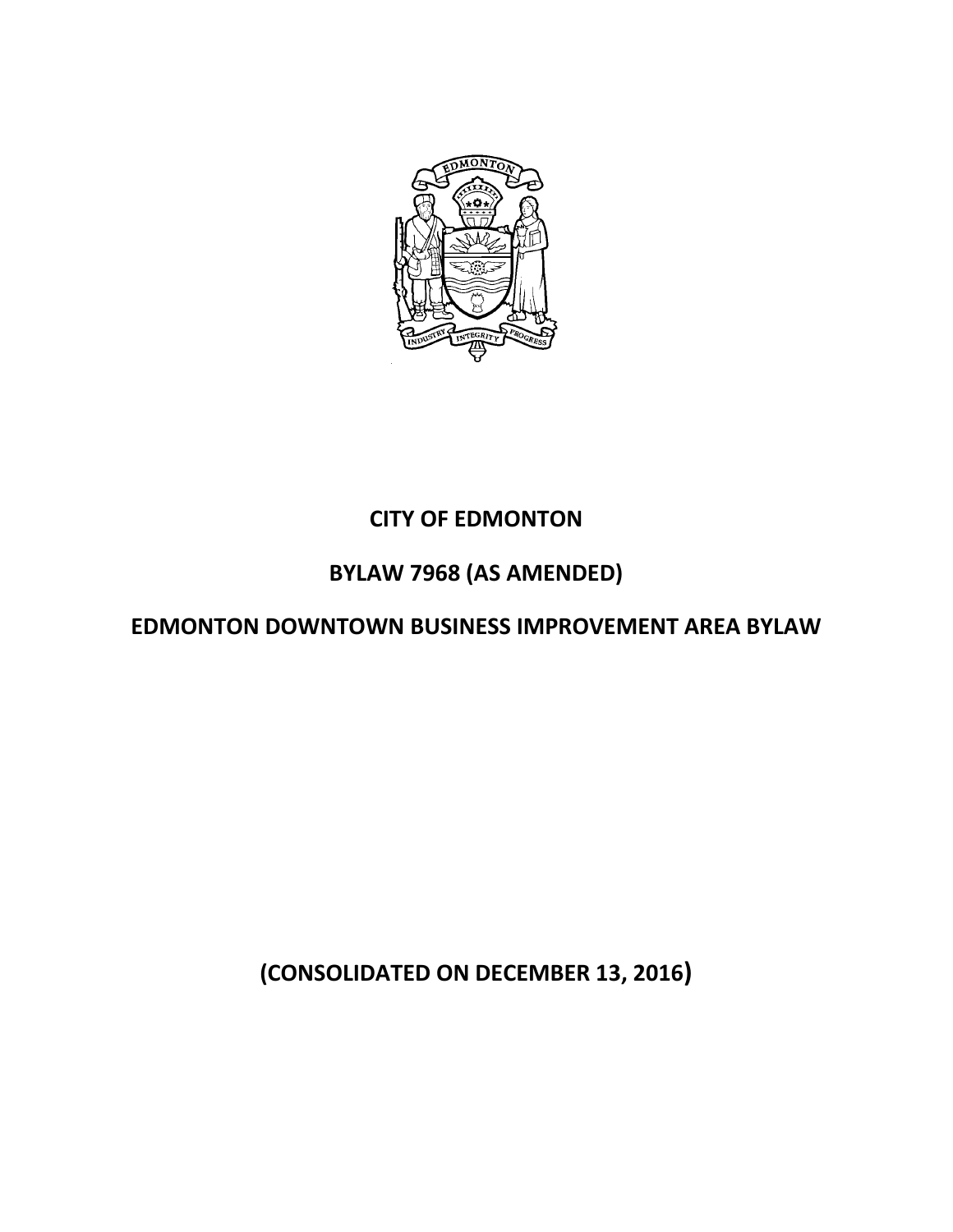## **THE CITY OF EDMONTON**

## **BYLAW 7968 (AS AMENDED)**

## **EDMONTON DOWNTOWN BUSINESS IMPROVEMENT AREA BYLAW**

(S.2(a), Bylaw 17781, December 13, 2016)

**WHEREAS** the Municipal Council of the City of Edmonton received a request, appended hereto and forming Appendix "A" to this Bylaw, pursuant to the Municipal Government Act, R.S.A. 1980, c. M‐26, as amended, to

- (a) designate an area as a Business Revitalization Zone and prescribe its boundaries;
- (b) establish a Board of Directors for the Business Revitalization Zone and incorporate the said Board of Directors.
	- (S.1(a), Bylaw 10968, June 6, 1995)

**AND WHEREAS**, pursuant to Section 171.2(2) of the Municipal Government Act, R.S.A. 1980, c. M‐26, notice of the intention of Council to pass this Bylaw was mailed to every person who was shown on the then current assessment roll of the City as being assessed for business taxes within the boundaries of the Business Revitalization Zone;

(S.1(b), Bylaw 10968, June 6, 1995)

**AND WHEREAS** no petition objecting to the passing of this Bylaw was received by the Municipal Council of the City;

(S.1(c), Bylaw 10968, June 6, 1995)

**NOW THEREFORE**, the Municipal Council of the City of Edmonton, duly assembled, enacts as follows:

### **PART I ‐ PURPOSE, DEFINITIONS AND INTERPRETATION**

- **PURPOSE** 1 In this bylaw, unless the context otherwise requires:
	- (a) "**Board**" means all Directors of the Business Improvement Area as appointed by Council from time to time;
	- (b) "**City**" means the municipal corporation of the City of Edmonton;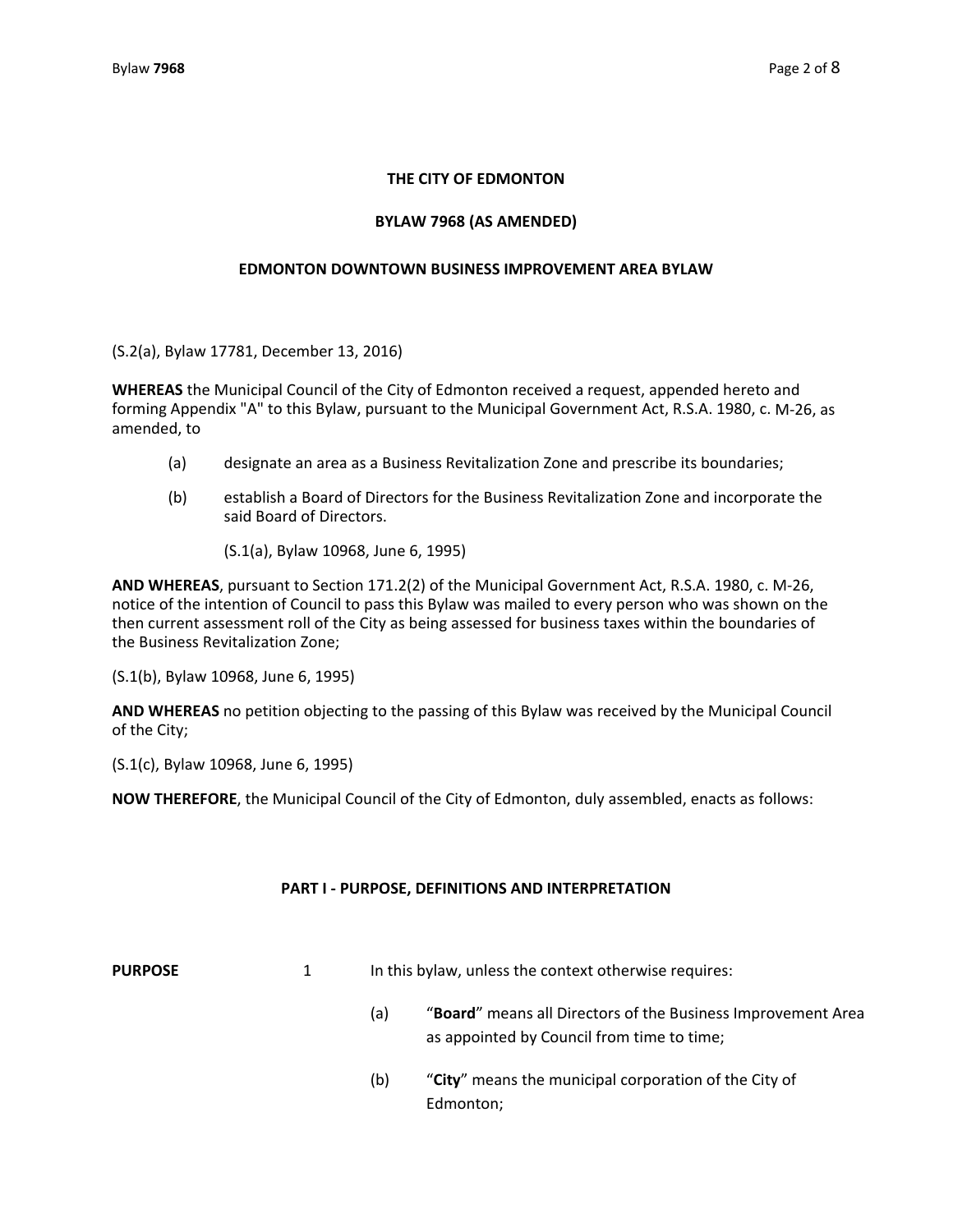|                                               |   | (c)                                                                                                                                                                                                                                                                                                    | "Council" means the municipal council of the City of Edmonton;                                                                                                                         |  |
|-----------------------------------------------|---|--------------------------------------------------------------------------------------------------------------------------------------------------------------------------------------------------------------------------------------------------------------------------------------------------------|----------------------------------------------------------------------------------------------------------------------------------------------------------------------------------------|--|
|                                               |   | (d)                                                                                                                                                                                                                                                                                                    | "Director" means a person appointed by Council pursuant to<br>section 6 of this bylaw;                                                                                                 |  |
|                                               |   | (e)                                                                                                                                                                                                                                                                                                    | "Member" means a business assessed for business taxes within<br>the Edmonton Downtown Business Improvement Area;                                                                       |  |
|                                               |   | (f)                                                                                                                                                                                                                                                                                                    | "MGA" means the Municipal Government Act, S.A. 2000, c. M-<br>26;                                                                                                                      |  |
|                                               |   | (g)                                                                                                                                                                                                                                                                                                    | "Person" includes an individual, partnership, association,<br>corporation, trustee, executor, administrator or legal<br>representative; and                                            |  |
|                                               |   | (h)                                                                                                                                                                                                                                                                                                    | Deleted                                                                                                                                                                                |  |
|                                               |   |                                                                                                                                                                                                                                                                                                        | (S.3, Bylaw 13914, April 19, 2005)<br>(S.2(b), 3, 4,(a), Bylaw 17781, December 13, 2016)                                                                                               |  |
| <b>DESIGNATION OF THE</b><br>2<br><b>ZONE</b> |   | The area of downtown Edmonton, the boundaries of which are outlined<br>in red on the map appended hereto and forming Appendix "B" to this<br>Bylaw and are more particularly described in Appendix "C" to this<br>Bylaw, is hereby designated as the "Edmonton Downtown Business<br>Improvement Area". |                                                                                                                                                                                        |  |
|                                               |   |                                                                                                                                                                                                                                                                                                        | (S.4, Bylaw 13914, April 19, 2005)<br>(S2(c), Bylaw 17781, December 13, 2016)                                                                                                          |  |
| <b>ESTABLISHMENT OF</b><br><b>ASSOCIATION</b> | 3 |                                                                                                                                                                                                                                                                                                        | (1) The Board of Directors of the Edmonton Downtown Business<br>Improvement Area is hereby established as a corporation under the<br>name "Downtown Business Association of Edmonton". |  |
|                                               |   |                                                                                                                                                                                                                                                                                                        | (2) The Corporation, hereby established, shall consist of Directors<br>appointed from time to time in accordance with s.4.                                                             |  |
|                                               |   |                                                                                                                                                                                                                                                                                                        | (S.5, Bylaw 13914, April 19, 2005)<br>(S4(b), Bylaw 17781, December 13, 2016)                                                                                                          |  |
| <b>PURPOSES OF THE</b><br><b>ZONE</b>         | 4 |                                                                                                                                                                                                                                                                                                        | The objects or purposes for which the Edmonton Downtown Business<br>Improvement Area are established are:                                                                              |  |
|                                               |   | (a)                                                                                                                                                                                                                                                                                                    | improving, beautifying and maintaining property in the<br>Edmonton Downtown Business Improvement Area;                                                                                 |  |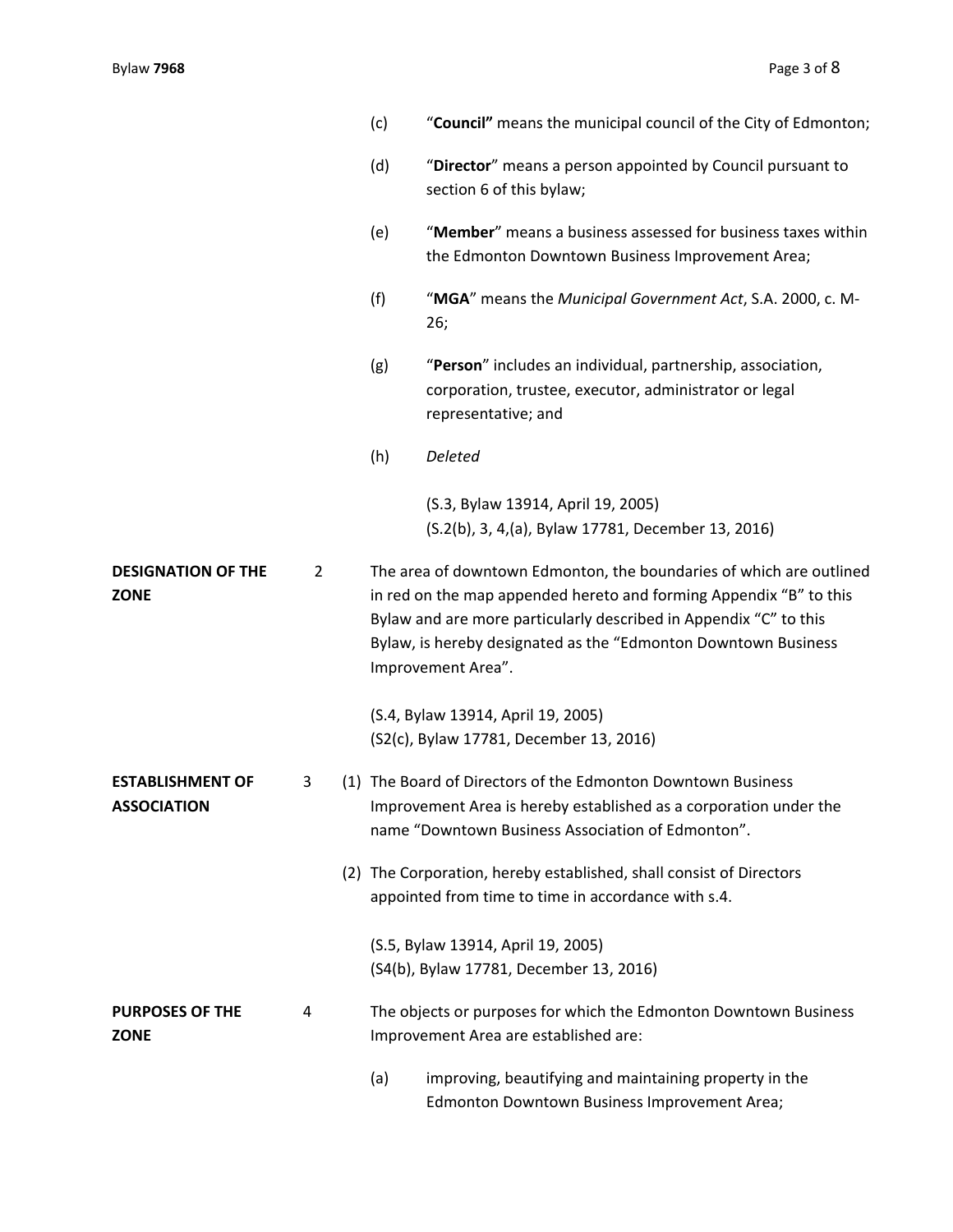|                                        |   | (b) | developing, improving, and maintaining public parking; and                                                                                                                                                                                                                                                                                                                                          |
|----------------------------------------|---|-----|-----------------------------------------------------------------------------------------------------------------------------------------------------------------------------------------------------------------------------------------------------------------------------------------------------------------------------------------------------------------------------------------------------|
|                                        |   | (c) | promoting the Edmonton Downtown Business Improvement<br>Area as a business or shopping district.                                                                                                                                                                                                                                                                                                    |
|                                        |   |     | (S4(c), Bylaw 17781, December 13, 2016)                                                                                                                                                                                                                                                                                                                                                             |
| <b>POWERS OF</b><br><b>ASSOCIATION</b> | 5 |     | (1) Subject to the provisions of this bylaw and every other applicable bylaw<br>of the City or statute or regulations of the Province, the Edmonton<br>Downtown Business Improvement Area shall have the power to do all<br>things necessarily incidental to the attainment of its objects.                                                                                                         |
|                                        |   |     | (2) Nothing in this bylaw shall be construed as giving the Edmonton<br>Downtown Business Improvement Area the power to borrow money or<br>otherwise pledge its assets without the express direction of Council.                                                                                                                                                                                     |
|                                        |   |     | (S.4(d), Bylaw 17781, December 13, 2016)                                                                                                                                                                                                                                                                                                                                                            |
| <b>DIRECTORS</b>                       | 6 |     | (1) The Board of the Edmonton Downtown Business Improvement Area<br>shall consist of fifteen Directors appointed by Council.                                                                                                                                                                                                                                                                        |
|                                        |   |     | (2) At the recommendation of the Board, Council may appoint fewer than<br>fifteen Directors.                                                                                                                                                                                                                                                                                                        |
|                                        |   |     | (3) Each appointment made by Council is for a term of one year with no<br>maximum number of terms.                                                                                                                                                                                                                                                                                                  |
|                                        |   |     | (4) No person shall be appointed as a Director unless that person:                                                                                                                                                                                                                                                                                                                                  |
|                                        |   | (a) | has been nominated in writing, submitted to the Board before<br>close of nominations, for appointment as a Director, by any<br>person in the Edmonton Downtown Business Improvement<br>Area who is shown on the current assessment roll of the City as<br>being assessed for business taxes with respect to a business<br>carried on within the Edmonton Downtown Business<br>Improvement Area, and |
|                                        |   | (b) | has consented to act as a Director, in writing submitted to the<br>Board prior to that person's appointment.                                                                                                                                                                                                                                                                                        |
|                                        |   |     | (5) A majority of existing, appointed members constitutes quorum.                                                                                                                                                                                                                                                                                                                                   |
|                                        |   |     | (S.4(e), Bylaw 17781, December 13, 2016)                                                                                                                                                                                                                                                                                                                                                            |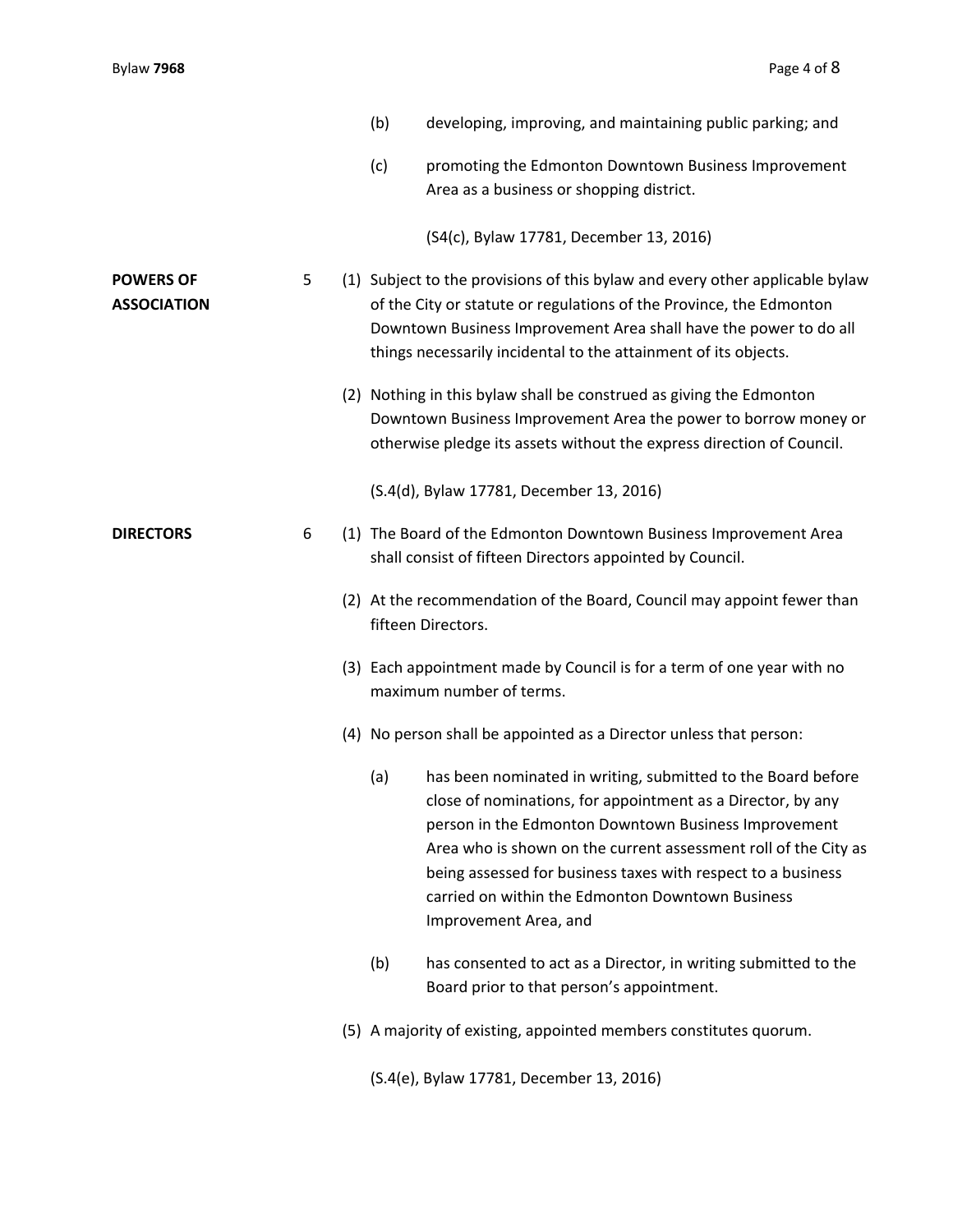| <b>REMUNERATION</b>                       | $\overline{7}$ | (1) The position of a Director is voluntary, and no remuneration will be paid<br>for services as a Director.                                                                                                                                                                                                           |
|-------------------------------------------|----------------|------------------------------------------------------------------------------------------------------------------------------------------------------------------------------------------------------------------------------------------------------------------------------------------------------------------------|
|                                           |                | (2) Directors shall be reimbursed for expenses necessarily incurred in the<br>performance of duties as a Director.                                                                                                                                                                                                     |
| <b>PROCEDURES FOR THE</b><br><b>BOARD</b> | 8              | (1) The Board shall manage the business and affairs of the Edmonton<br>Downtown Business Improvement Area.<br>(S.4(f), Bylaw 17781, December 13, 2016)                                                                                                                                                                 |
|                                           |                | (2) The Board shall meet at least quarterly and may meet more frequently,<br>as it sees fit, for the dispatch of business.                                                                                                                                                                                             |
|                                           |                | (3) The Directors shall:                                                                                                                                                                                                                                                                                               |
|                                           |                | elect one of their number as Chair of the Board to preside at all<br>(a)<br>meetings of the Board, and                                                                                                                                                                                                                 |
|                                           |                | (b)<br>determine the period for which that person is to hold office.                                                                                                                                                                                                                                                   |
|                                           |                | (4) If the Chair is not present within fifteen (15) minutes from the time<br>fixed for the holding of any meeting, the Directors present shall choose<br>one of their number to be the Chair of the meeting.                                                                                                           |
|                                           |                | (5) A motion is lost when the vote is tied.                                                                                                                                                                                                                                                                            |
|                                           |                | (6) The Board may delegate any of the Board's powers to a committee or<br>committees consisting of one or more Directors.                                                                                                                                                                                              |
| <b>FINANCIAL MATTERS</b>                  | 9              | (1) The financial year of the Board is the calendar year.                                                                                                                                                                                                                                                              |
|                                           |                | (2) The Board may appoint such officers of the Edmonton Downtown<br>Business Improvement Area as the Board sees fit and may specify the<br>powers and duties of such officers and, subject to the provisions of this<br>bylaw, may delegate to any officer such of the powers of the Board as<br>the Board thinks fit. |
|                                           |                | (3) If a Director or a Director's family member, as defined within the MGA,<br>has a pecuniary interest in a matter before the Board, the Director shall<br>be precluded from voting or participating in the discussion.                                                                                               |
|                                           |                | (4) The Edmonton Downtown Business Improvement Area may have a<br>corporate seal, which seal may be adopted or changed from time to<br>time by the Board and on which the name of the Edmonton Downtown<br>Business Improvement Area shall appear.                                                                     |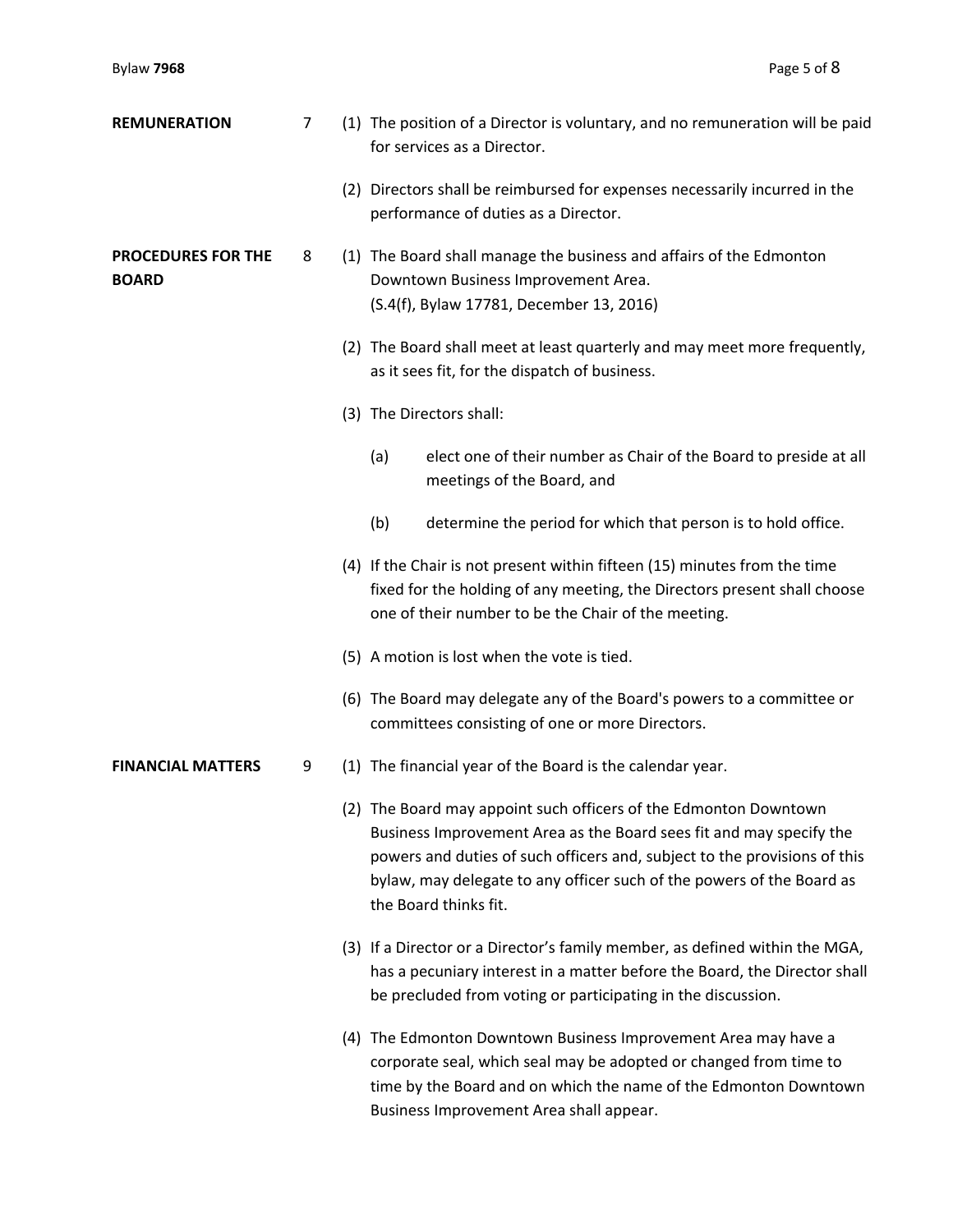- (5) The banking business of the Edmonton Downtown Business Improvement Area shall be transacted with such banks or financial institutions as the Board may from time to time designate, and shall be transacted in accordance with such agreements, instructions, and delegations of power as the Board may from time to time prescribe.
- (6) The Board shall cause true accounts to be kept of the sums of money received and expended by the Edmonton Downtown Business Improvement Area and the matter or matters in respect of which such receipts and expenditures take place, all acquisitions and dispositions of property of the Association, and all the assets and liabilities of the Edmonton Downtown Business Improvement Area.
- (7) The books of account of the Edmonton Downtown Business Improvement Area shall be kept at such place or places as the Board thinks fit, and no person, other than a Director, an officer, the City Auditor, or an officer, accountant, or other person, whose duty to the Edmonton Downtown Business Improvement Area or to the Council require that person to do so, shall have any right to inspect any account or book or document of the Edmonton Downtown Business Improvement Area except as may be authorized by the Board, by Council, or by statute.
- (8) The Board shall, in each year at the time and in the form prescribed by the Council, submit to the Council, for its approval, estimates of revenues and expenditures expected to be received and made by the Edmonton Downtown Business Improvement Area for the next fiscal year.
- (9) The Board shall present and review these estimates with its Members at the annual general meeting and subsequently revise, if necessary, and approve them prior to their submission to Council.
- (10) The Board shall notify by mail, personal delivery, or a combination of the two, all businesses within the Edmonton Downtown Business Improvement Area listed in the current assessment roll of the proposed budget, and of the date and place when Council will consider approval of the proposed budget.

(S.4(g), Bylaw 17781, December 13, 2016)

# **ANNUAL GENERAL MEETINGS AND SPECIAL MEETINGS OF**

10 (1) In each calendar year, prior to submitting its estimates of revenues and expenditures to Council, the Board shall hold an annual general meeting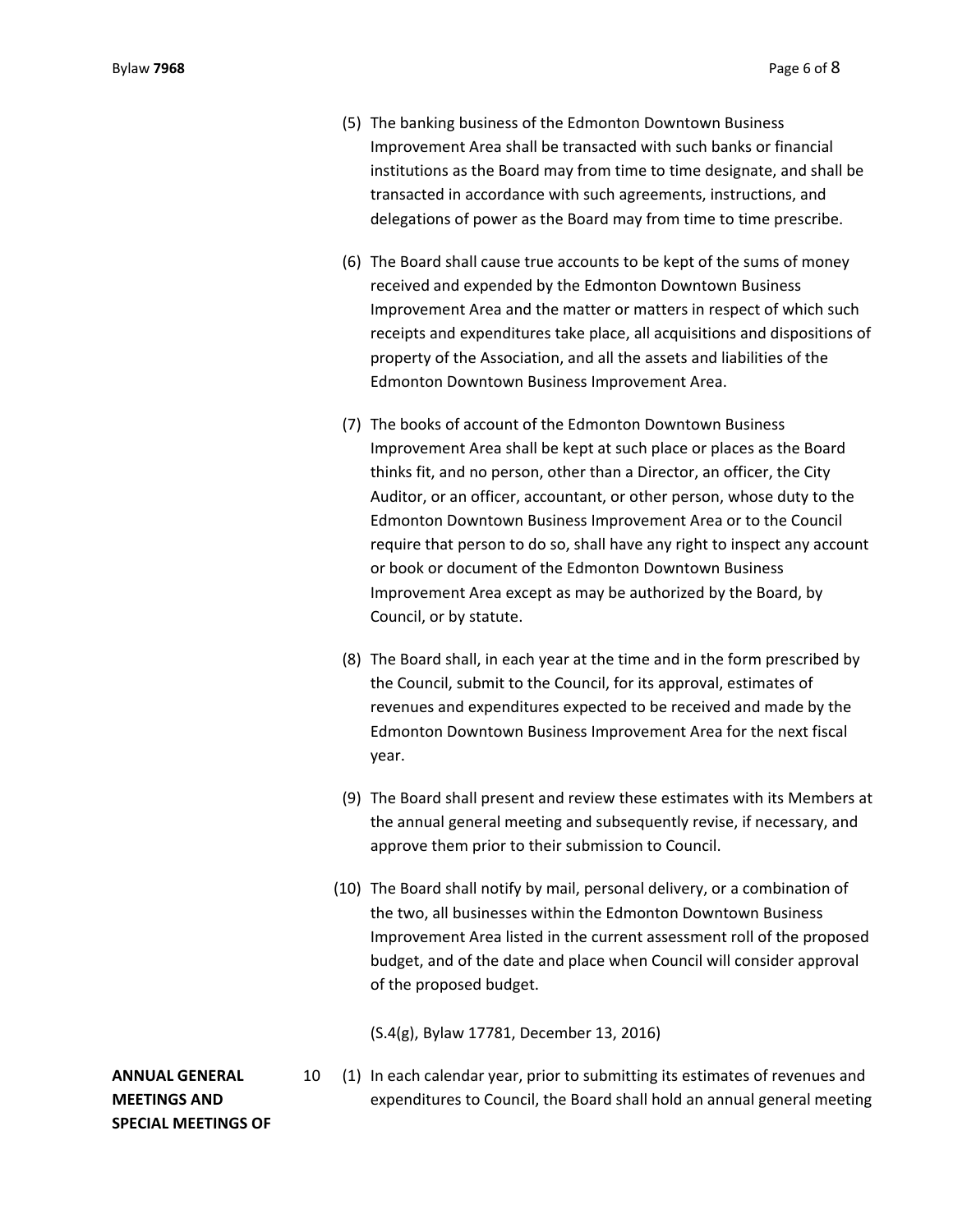| <b>THE BOARD</b>     |    | of all Members.                                                                                                                                                                                                                                                                                                                                                                                                 |  |
|----------------------|----|-----------------------------------------------------------------------------------------------------------------------------------------------------------------------------------------------------------------------------------------------------------------------------------------------------------------------------------------------------------------------------------------------------------------|--|
|                      |    | (2) Written notice of the annual meeting shall be sent by mail, personal<br>delivery, or a combination of the two, to all Members, at least fourteen<br>(14) days prior to the meeting date.                                                                                                                                                                                                                    |  |
|                      |    | (3) At the annual meeting the Board shall:                                                                                                                                                                                                                                                                                                                                                                      |  |
|                      |    | review with Members its estimates of revenues and<br>(a)<br>expenditures for the next calendar year;                                                                                                                                                                                                                                                                                                            |  |
|                      |    | (b)<br>review with Members any nominations for new Directors from<br>the Members for the next calendar year received by the Board<br>prior to the meeting;                                                                                                                                                                                                                                                      |  |
|                      |    | (c)<br>seek any additional nominations for new Directors for the next<br>calendar year; and                                                                                                                                                                                                                                                                                                                     |  |
|                      |    | (d)<br>close the nomination period permanently for new Directors for<br>the next calendar year.                                                                                                                                                                                                                                                                                                                 |  |
|                      |    | (4) For the purposes of any vote of the membership during the annual<br>meeting or a special meeting, the following voting procedures shall<br>apply:                                                                                                                                                                                                                                                           |  |
|                      |    | Each Member shall be entitled to one vote;<br>(a)                                                                                                                                                                                                                                                                                                                                                               |  |
|                      |    | (b)<br>In order to be eligible to vote, each representative shall present<br>to the Board upon arrival at the meeting, an original signed<br>statement giving the bearer permission to represent the<br>Member in any vote at that meeting; and                                                                                                                                                                 |  |
|                      |    | (c)<br>Motions are passed by a majority of the votes cast by the<br>Members present at the meeting.                                                                                                                                                                                                                                                                                                             |  |
|                      |    | (S.6(4.0 - 10.4), Bylaw 13914, April 19, 2005)                                                                                                                                                                                                                                                                                                                                                                  |  |
| <b>ANNUAL REPORT</b> | 11 | The Board shall prepare and submit to Council an annual report of the<br>activity of the Edmonton Downtown Business Improvement Area at the<br>time specified by Council, together with an audited financial statement<br>of the Edmonton Downtown Business Improvement Area comprised of<br>an income and expenditure account and a balance sheet and any other<br>statements and reports required by Council. |  |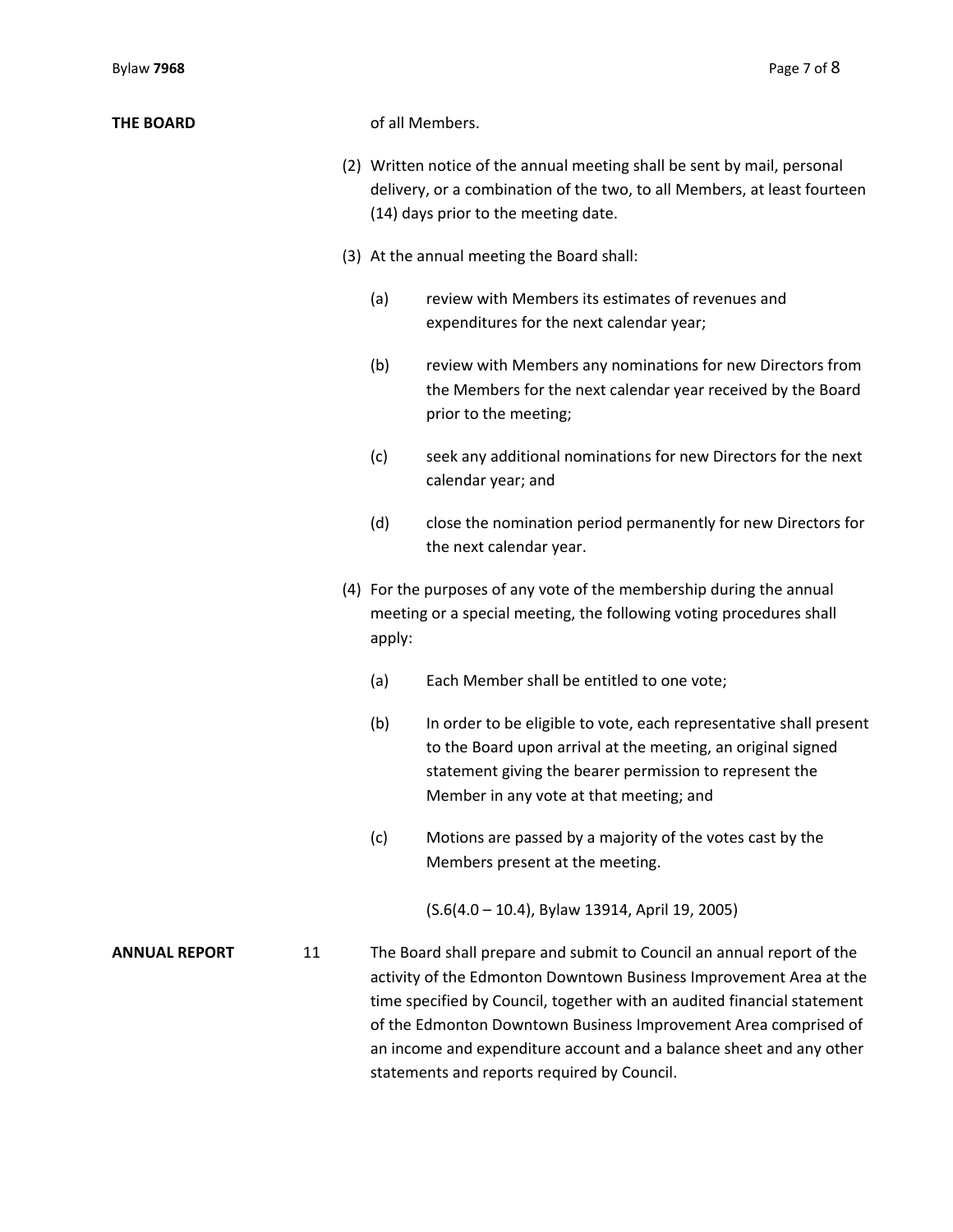(S. 4(h), Bylaw 17781, December 13, 2016)

### **PART II ‐ GENERAL**

**EFFECTIVE DATE** 13 This bylaw takes effect beginning on the date on which this bylaw is passed and signed.

> 14 Bylaw 7968 is hereby consolidated into one Bylaw by incorporating this amendment and Amendment Bylaw 8085, 8201,8583, 10203, 10814, and 10968.

(NOTE: Consolidation made under Section 69 of the *Municipal Government Act,* R.S.A. 2000, c.M‐26 and Bylaw 16620 Section 16, and printed under the City Manager's authority)

Bylaw No. 7968 passed by Council November 26, 1985:

Amendments:

Bylaw No. 8085 ‐ January 28, 1986

Bylaw No. 8201 ‐ April 23, 1986

Bylaw No. 8583 ‐ October 13, 1987

Bylaw No. 10203 ‐ December 8, 1992

Bylaw No. 10814 ‐ July 12, 1994

Bylaw No. 10968 ‐ June 6, 1995

Bylaw No. 13920 ‐ April 19, 2005

Bylaw 17781, December 13, 2016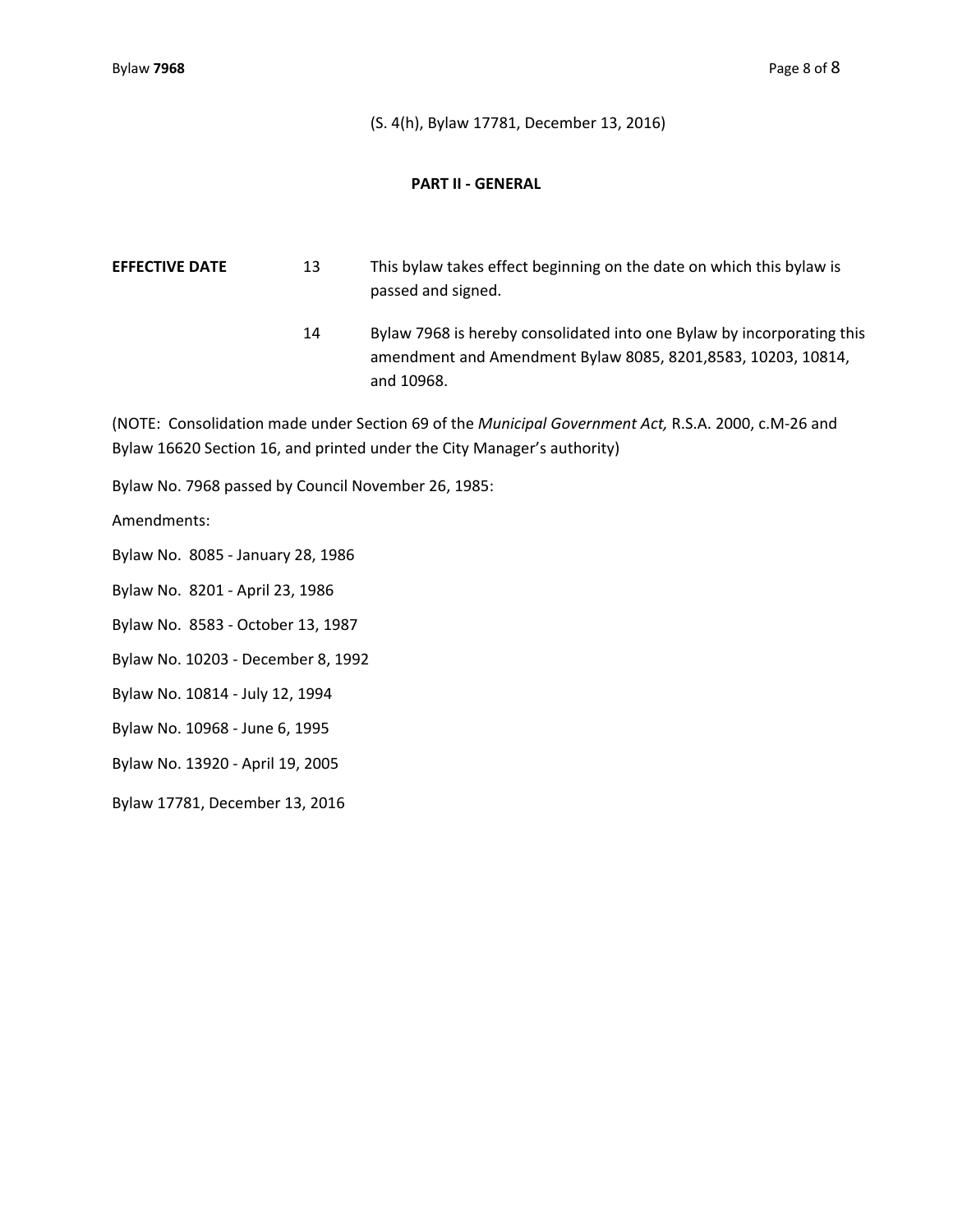Schedule "A"

 $max - 1.14$ 

9

TIL BETTIEN TO CONCIL FROM HISINESS COMMUNY TO ISDNELLSH A ZONE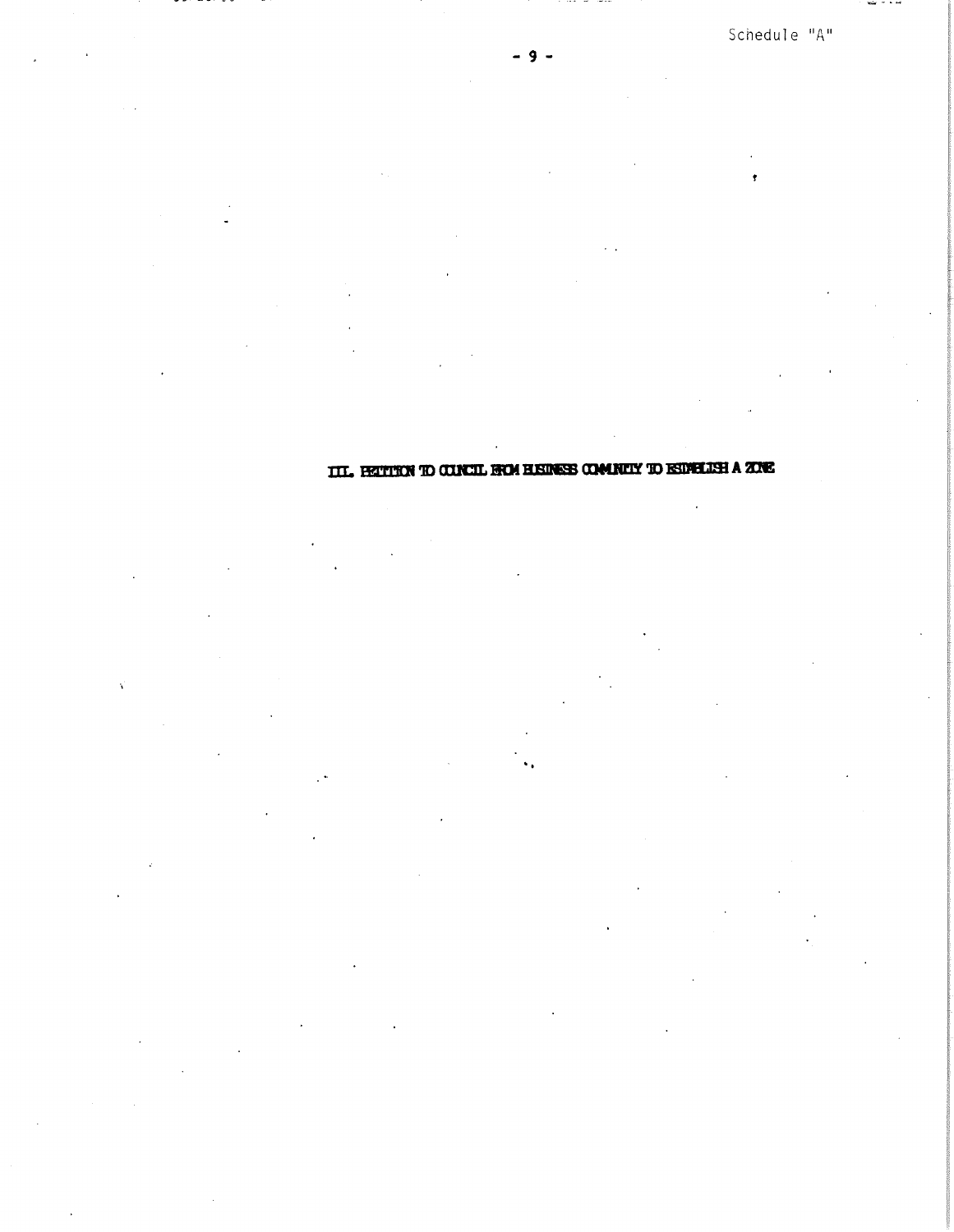

10 -

#### **ENCLOSURE IT**

**614 F.^va T: oit•**  *Eo-* **orior**  Eamonton, Albertal TS. 222 Teleprione 14C3, 424-40E5

 $\cdots$  /2

**August 21, 1985.** 

<,Ct CITY CENTRE I\_ **Aulikid**  ASSOCIAT

**His Worship Mayor Laurence Decor., Members of City Council, 2nd Floor, City Hall, i Sir Winston Churchill Square, EDMONTON, Alberta. T5J 2R7** 

Dear Mayor Decore:

#### **RE: REQUEST TO ESTABLISH A DOWNTOWN BUSINESS REVITALIZATION ASSOCIATION - PURSUANT TO SECTIONS 171.1 - 171.9 OF.THE MUNICIPAL GOVERMENT ACT**

**Attached please find a formal request to establish a Business Revitalization Zone Association (BRZ), signed by the authorized representatives of twenty (20) firms paying business tax within the proposed BRZ area, together with attachments describing the boundary of the area.** 

**The Newsletter fully describes the legislation and the rationale for why the City Centre Association (CCA) is spearheading the establishment of the first BRZ in Edmonton, and we would ask that you read this carefully.** 

**SUMMARY: The BRZ legislation provides the mechanism by which businesses can levy themselves to establish funds to promote business in their area. The Board of Directors of the ERZ Association will be downtown business people with one or more members of City Council. We.have suggested; in our request, a slate of ten (10) downtown business tax payers, together with Alderman Lance White, to become the first directors of the Association. The affected downtown business people control the policies and the budget for the BRZ Association. The business people themselves set the goals, objectives and programs**  for the Association, and as all business tax payets within the area **participate, the establishment of a downtown ERZ will truly be an equitable, self-help mechanism by which businesses can effectively promote the downtown. The ERZ will tie its promotional programs with .the City of Edmonton, which we would hope will continue to promote the ihmestmen, with their many City-sponsored special events and festivals. lhere will be no cost to the City other than input at the Board level, supportive efforts in joint promotions, and collection of funds.**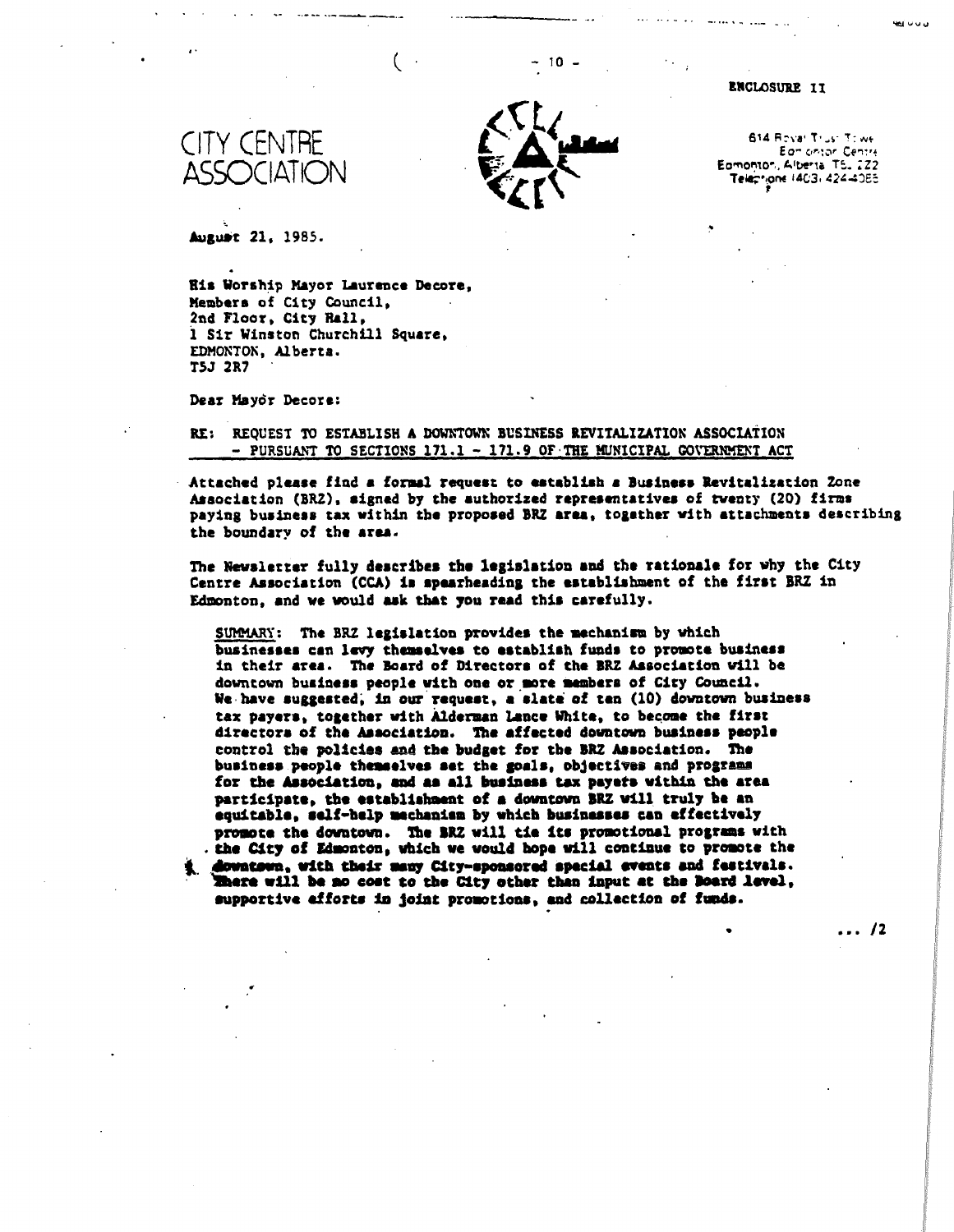**Page 2.** 

**His Worship Mayor Laurence Decore, Members of City Council, Edmonton, Alberta. August 21, 1985.** 

**We would like to thank lr. Trost of the City Solicitor's Department for working with us on this very important proposal.** 

 $-11 -$ 

**`ILI VV.!** 

**We understand that upon receipt of our request, the City Clerk will forward this on to Mr. Frost, who will expedite the legal processto ensure its early passage.** 

**We believe that this is the most important initiative of the CCA to date, and it is critical to the ongoing success of downtown revitalization. Only through private sector participation will downtown revitalization be possible.** 

**Thank you. Please call us if you have any questions.** 

 $\left( \begin{array}{c} \cdot \end{array} \right)$ 

 $\mathcal{H}$  in the contract of the contract of the contract of the contract of the contract of the contract of the contract of the contract of the contract of the contract of the contract of the contract of the contract of t

**Tours very truly,** 

**CITY CENTRE ASSOCIATION** 

 $\frac{1}{2} \left( \frac{1}{2} \right)^2 \left( \frac{1}{2} \right)^2$ 

**John R. Rickey, Executive Director.** 

**JRH/mm** 

**Encls.,**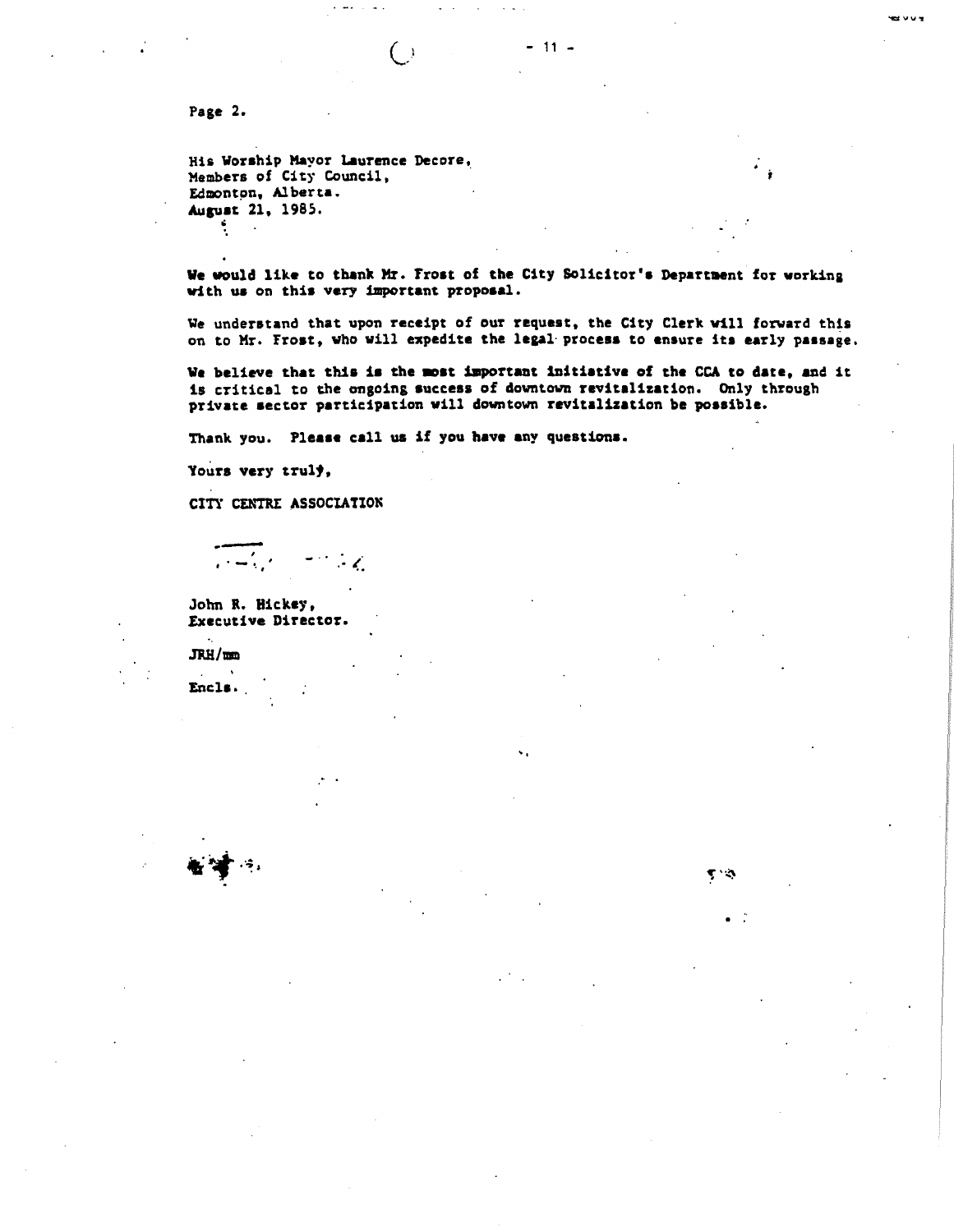## REQUEST FOR BUSINESS REVITALIZATION ZONE AND ASSOCIATION

Chaincens suns

 $-12.$ 

#### TO: His Worship the Mayor and City Council Edmonton, Alberta

Ladies and Gentlemen:

...

. . . . .

We, the undersigned proprietors of businesses shown on the current Business<br>Assessment Roll for The City of Edmonton in the area outlined in red on the<br>attached schedule and more particularly described as follows:

That area bounded by. . .

 $\mathbf{A}$ 

#### See attached draft schedules "B" and "C"

DO HEREBY REQUEST you pursuant to Sections 171.1 to 171.9 inclusive of The<br>Municipal Government Act, R.S.A. 1980 c. M-26 to, by bylaw:

- designate the above-described area as a Business Revitalization  $\langle \cdot \rangle$ Zone and prescribe its boundaries; and
- establish a Board of Directors for the Business Revitalization<br>Zone, the Board being a corporation called the Business Revitaliza-<br>tion Zone Association of Edmonton.  $(b)$

AND WE FURTHER REQUEST THAT the following persons be named by resolution of<br>Council as Directors of the Association (include one or more members of Council and not more than ten other persons):

تست  $\mathbf{z}$ /// ı. an<del>ie</del> Wm<u>ite</u>  $\mathbf{2}$ 3. ۰  $\tau$ 10.  $7\,$ i bu d Bolton  $\ell,\alpha$ م ہو  $11.$ FRENCH Eron RODERT ÷۳, 12.

IN WITHESS WHEREOF we have executed this Request as of the "  $\mathbf{1}$ \_ day of <del>duly</del> 1985, in the City of Edmonton, in the Province of Alberta.

Signature of Authorized Address of Business **Name of Business** Representative(s) **AEEE Jurpen**  $\overline{\bullet\bullet\bullet}$  . Neo A  $\overline{\phantom{a}}$ Þв **MAAR HA** .e Per: 24eç *To* Per: 2 . Ur Per: × das manulili shu かんの Ke. Ter:  $kdm \cdot$ **Part** Ter:<br>Per: Hirthuse Culle  $11125 - 1257.$ Per ٠i لەم زىمد lz pr w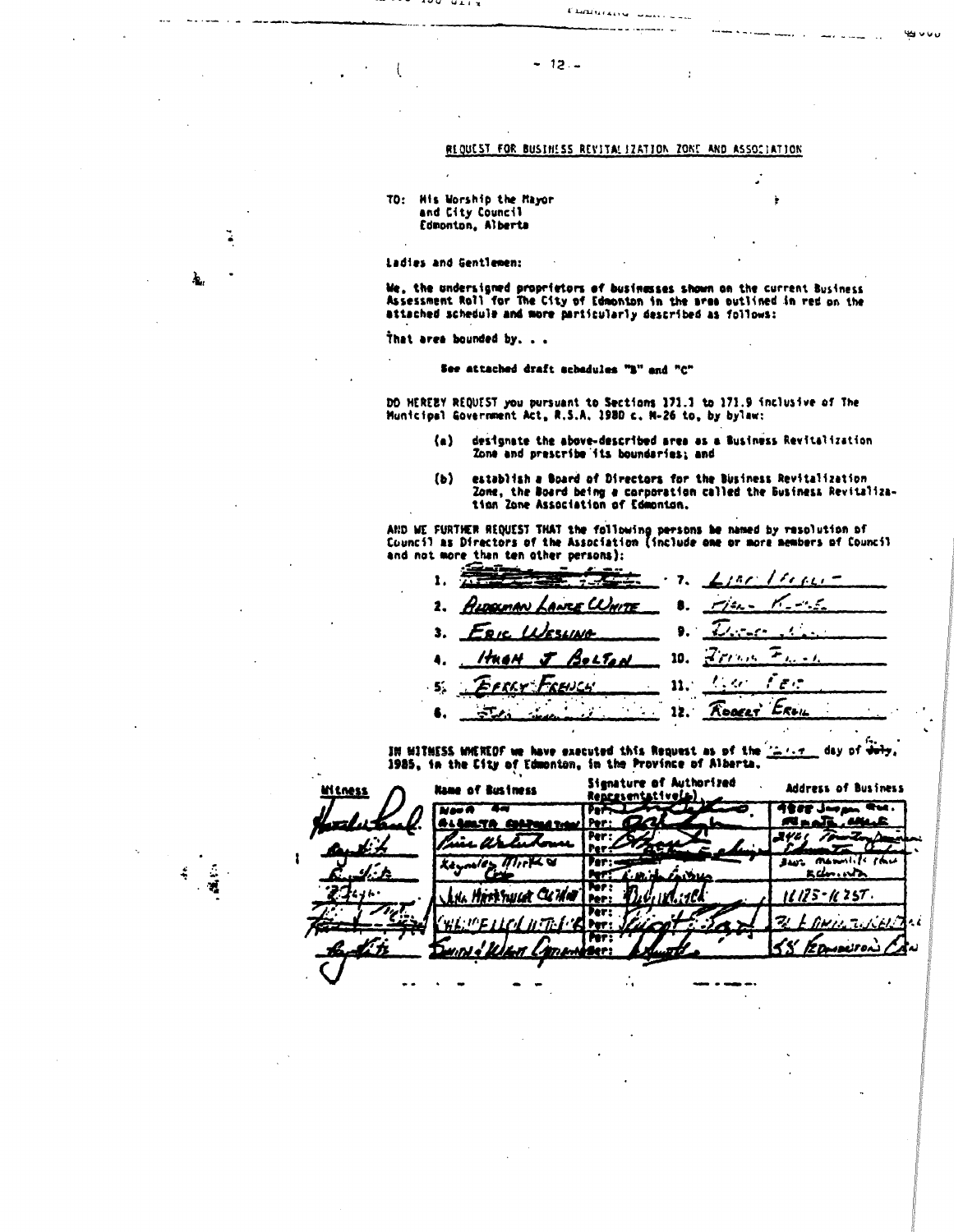| Witness                         | Name of Business                                                                                                                   | Signature of Authorized<br>Representative(s)                                                              | Address of Business                                                                                                                              |
|---------------------------------|------------------------------------------------------------------------------------------------------------------------------------|-----------------------------------------------------------------------------------------------------------|--------------------------------------------------------------------------------------------------------------------------------------------------|
| んメナ                             | $\mathcal{H}_i$ $\mathcal{H}_i$ $\mathcal{H}_j$ $\mathcal{H}_i$ $\mathcal{H}_i$                                                    | Per: $6.7$ $\sqrt{77}$ .                                                                                  | Third with der                                                                                                                                   |
|                                 | Esic Publican did.                                                                                                                 | <b>Per:</b>                                                                                               | 411-10310-102Ave                                                                                                                                 |
|                                 | and more in the case                                                                                                               | Per:<br>2 <u>. januar</u><br>Per:                                                                         | $\frac{1}{2}$ $\frac{1}{2}$ $\frac{1}{2}$ $\frac{1}{2}$ $\frac{1}{2}$ $\frac{1}{2}$<br>$\mathcal{L}(\mathbf{z}) = \mathcal{L}(\mathbf{z})$ , and |
| ピノ・ビー・                          | $F_1$ 5. $LP_2$ . $\gamma$ 1. $P_{CP_2}$                                                                                           | Per:<br>$\mathcal{V}$ , $\mathcal{V} = \mathcal{V}$<br>Per:                                               | $\{\phi_{i}^{N_{\rm{N}}}\cdot f_{\rm{N}}\}^{N_{\rm{N}}}\cdot 10^{-5}$                                                                            |
| the Heading                     | LOOPERS & LYBRAND                                                                                                                  | Per:<br>heisen<br>Per:                                                                                    | 2700 OXFORD TOWER                                                                                                                                |
| $\lambda$                       | JOHN A. MACDONALD ARCA.                                                                                                            | Per:<br>لعبيد<br>$\mathbf{u}_1 \mathbf{v}_1$ , $\mathbf{u}_2 \mathbf{v}_2$<br>$ \mathbf{F} \mathbf{A}_r $ | 10619-102 AVE Su                                                                                                                                 |
| <b>Lieu. Ku</b>                 | Edmonton Cathe                                                                                                                     | Per:<br>Peri de l'altres                                                                                  | nor Royal Testle.                                                                                                                                |
| Dance Lineache                  | axfirm                                                                                                                             | Per:<br>in the first former<br>Per:                                                                       | $700$ Resolt Final Tensor                                                                                                                        |
| rant to                         | $Z$ mp $m$                                                                                                                         | Per:<br>Ian<br>Per:                                                                                       | $10157 - 10611$                                                                                                                                  |
| $\overline{m}$ $\overline{m}$   | KEITH BRITCL FAN RING                                                                                                              | Per:<br>$Per =$                                                                                           | 4=1 - 10119 - 14 Ster                                                                                                                            |
| $k_{c11}$                       | THE MANUFACTURERS LES INVERSES: JET SAULLY                                                                                         | Per:                                                                                                      | 580-10180-10 5111                                                                                                                                |
| ્<br>یم کر                      | $\mathcal{L}_{\mathcal{L}}$ , $\mathcal{L}_{\mathcal{L}}$ , $\mathcal{L}_{\mathcal{L}}$ , $\mathcal{L}_{\mathcal{L}}$<br>$-3.5886$ | ن ساهي په <i>انتهائي کې</i> د بابل                                                                        | $\frac{1}{2}$ , $\frac{1}{2}$ , $\frac{1}{2}$ , $\frac{1}{2}$ , $\frac{1}{2}$ , $\frac{1}{2}$ , $\frac{1}{2}$                                    |
|                                 |                                                                                                                                    | Per:<br>Per:                                                                                              |                                                                                                                                                  |
| $\mathcal{F}$ and $\mathcal{F}$ | $\mathbf{L} \in \mathbb{R}^n$<br>∕. √                                                                                              | Per:<br>ن د په په په په در کردند <del>ه</del><br>Par:                                                     |                                                                                                                                                  |
|                                 |                                                                                                                                    | Per:<br><b>Per:</b>                                                                                       |                                                                                                                                                  |
|                                 |                                                                                                                                    | Per:                                                                                                      |                                                                                                                                                  |
|                                 |                                                                                                                                    | Per:<br>Per:                                                                                              |                                                                                                                                                  |
|                                 |                                                                                                                                    | Per:                                                                                                      |                                                                                                                                                  |

 $-13-$ 

 $\overline{\mathcal{L}}$ 

pa :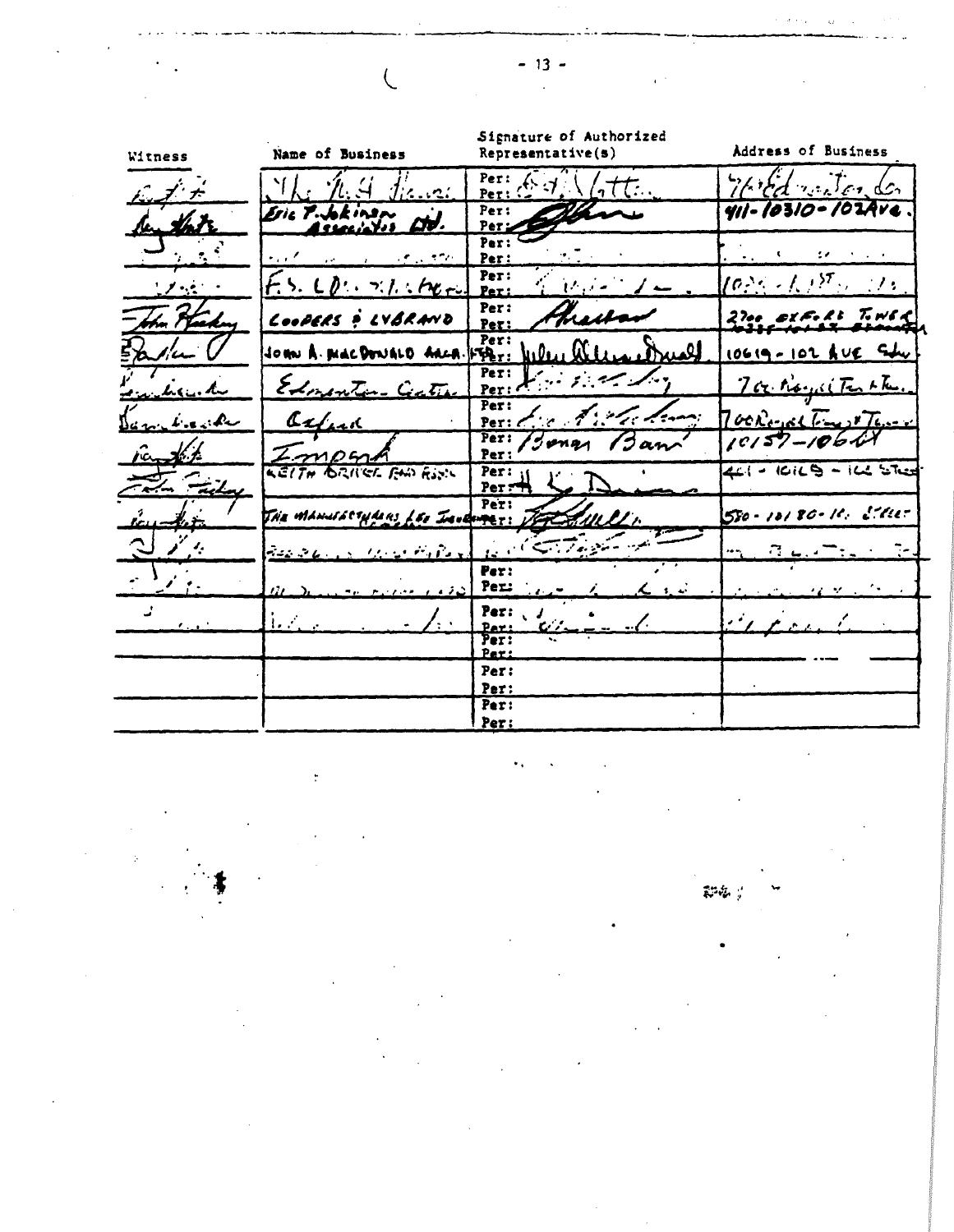

 $\mathcal{L}^{\prime}$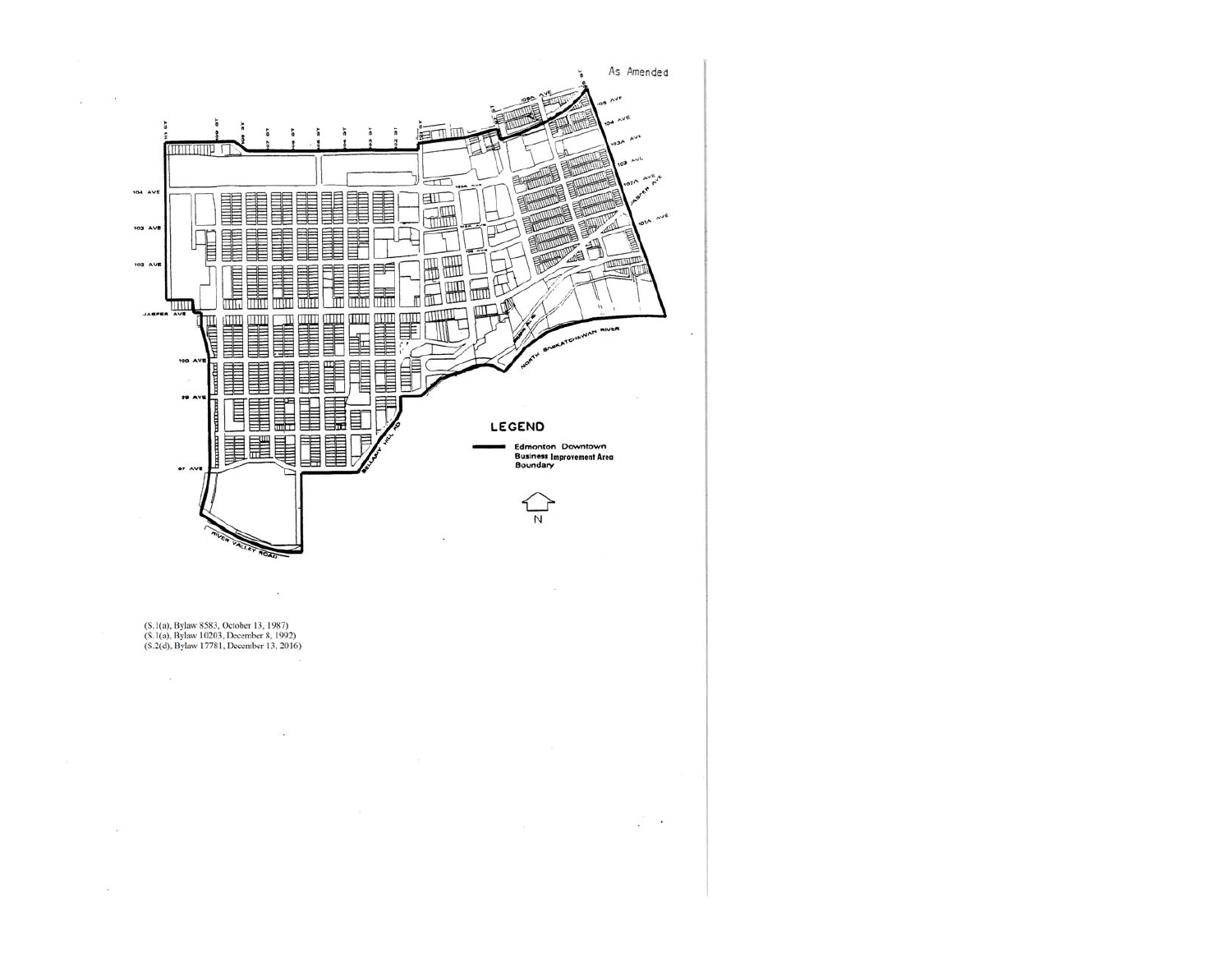# **SCHEDULE "C"**

# **As Amended**

## **BOUNDARIES OF EDMONTON DOWNTOWN BUSINESS IMPROVEMENT AREA**

The Edmonton Downtown Business Improvement Area shall consist of all lots abutting on, or lying within the following boundaries:

- 1. Commencing at the intersection of Jasper Avenue and 1 10 Street:
- north to the lane immediately n o r th of Jasper Avenue
- west to 1 1 1 Street
- north along 1 1 1 Street to 105 Avenue
- east along  $105$  Avenue to  $101$  Street
- north along 101 Street to the lane immediately south of 105A Avenue
- east along the lane to the intersection of 100 Street and 105 Avenue
- continuing east along 105 Avenue to 97 Street
- south along 97 Street to the CNR right-of-way
- northeast along the CNR right-of-way to 95 Street
- south along 95 Street to the North Saskatchewan River
- southwest along the North Saskatchewan River to the Low Level Bridge
- northwest along Rossdale Road to its intersection with 99 Avenue
- west along 99 Avenue to 102 Street/Bellamy Hill Road
- south along 102 Street/Bellamy Hill Road to 97 Avenue
- west along 97 Avenue to 106 Street
- south along 106 Street to River Valley Road
- northwest along River Valley Road to the High Level Bridge
- north along the CPR right-of-way to the point of commencement at Jasper Avenue

(S.l (b), Bylaw 8583, October 13, 1987) (S.l (b), Bylaw 10203, December 8, 1992) (S.2(e), Bylaw 17781, December 13, 2016)